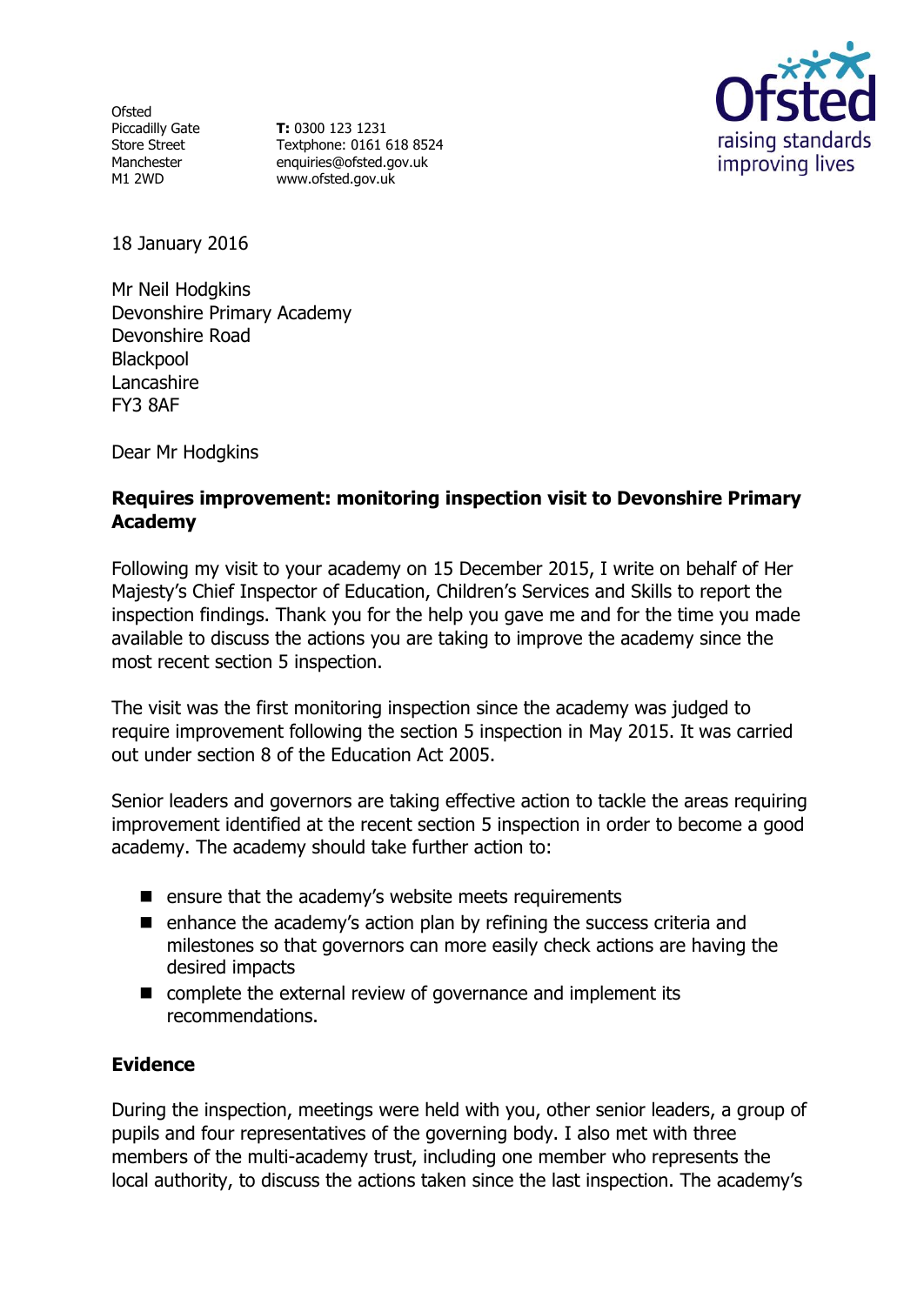

action plan was evaluated, and other documents relating to academy improvement and information relating to pupils' achievement were scrutinised. I accompanied you and your senior leaders on visits to classrooms to see the academy at work. I also considered the work in some pupils' books.

## **Context**

Since the last section 5 inspection, eight staff have left for a variety of reasons including retirement and maternity leave. One member of staff is currently on secondment to provide additional support for a school facing challenging circumstances. A new deputy headteacher, assistant headteacher and phase leader started working at the academy in September 2015, along with three newly qualified teachers and one recently qualified teacher.

# **Main findings**

Since the last inspection, you have acted quickly to plan and implement appropriate actions that are improving the academy. A new deputy headteacher and assistant headteacher have been appointed who have strengthened the senior leadership team. They bring additional experience and expertise in rapid academy improvement and share your commitment to ensure that pupils receive the best education possible. You have also appointed an experienced phase leader for Key Stage 2, who has particular expertise in the analysis of assessment information. A review of leaders' roles and responsibilities has been undertaken. All leaders have a clear understanding of their roles and accountabilities; there is a sense of direction and determination.

Your action plan is structured well and includes appropriate actions to improve the academy. The success criteria and milestones identified in the plan require further refinement to enable senior leaders and governors to be able to check easily that actions are having the expected impact and that improvements are on schedule.

Governors have begun the external review of their work recommended at the last inspection and it will be completed shortly. There was an initial delay caused by a decision to change the reviewer but this has not slowed governors' pace of actions to improve their practice. Governors have sought and completed additional training from both the local authority and senior leaders in the academy and, as a result, have a better understanding of new assessment information. Governors visit frequently and ask probing questions at their regular meetings. Consequently, governors are well informed about the impact of the actions the academy is taking to become good; they hold you and the leadership team to account. Governors recognise, however, that they must make some minor amendments to the academy's website for it to fully meet requirements regarding their membership and attendance.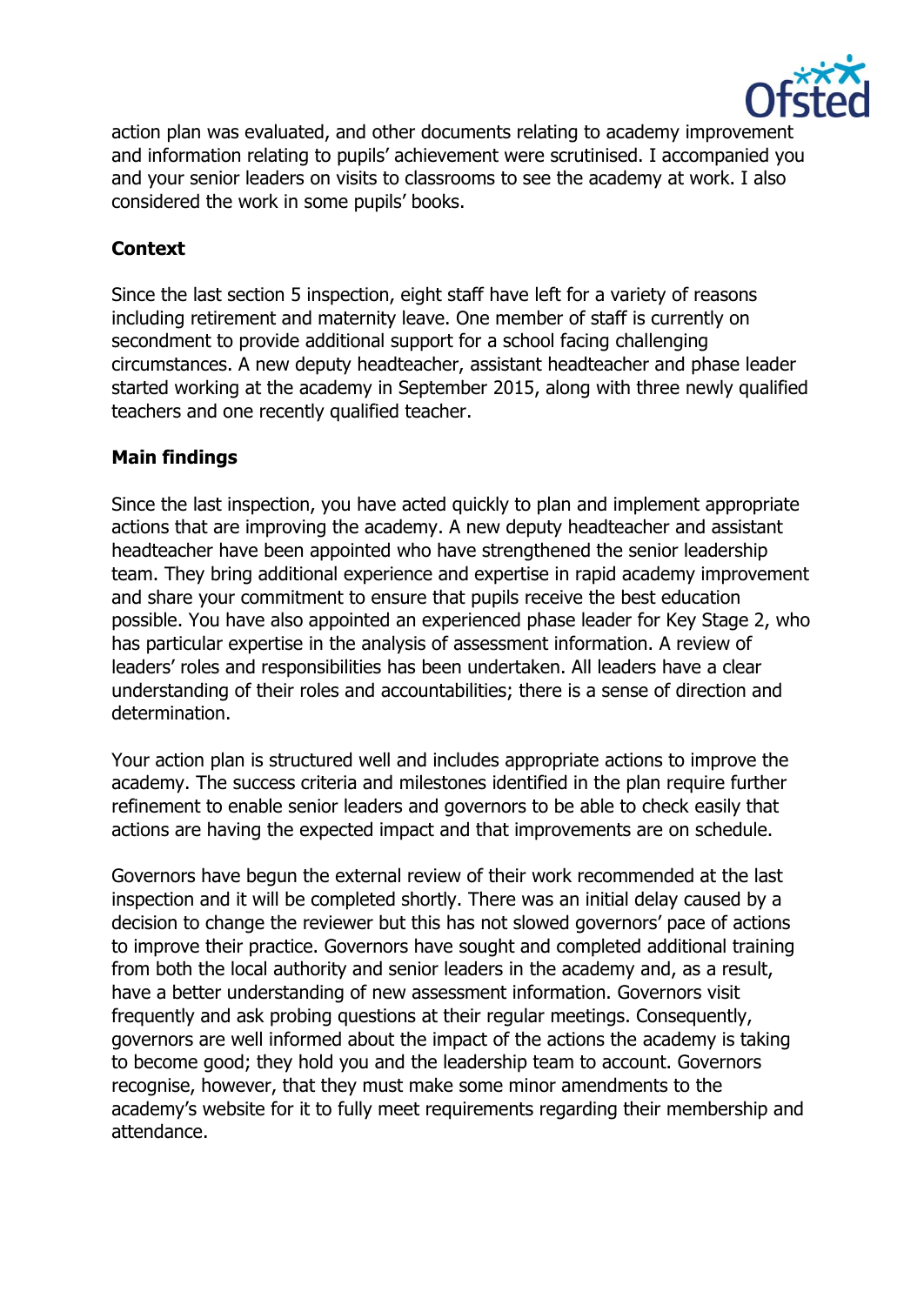

Leaders have a better understanding of pupils' achievement because they check more frequently on the impact that teachers are having on pupils' learning. Senior leaders and subject leaders, particularly in English and mathematics, regularly observe teaching, look at planning and scrutinise the work in pupils' books. Pupils told me proudly that you and the deputy headteacher often check up to see if they are learning by watching them at work or looking at their books. The new tracking system allows you to monitor more closely the progress and attainment of pupils. As a result, leaders are better informed about how well different individuals, groups and classes achieve in different subjects. This heightened level of analysis also allows you to hold teachers more closely to account during formal meetings to discuss pupils' progress. You also give the governors a clear picture of achievement.

Your assistant headteacher is leading the drive to improve outcomes in the early years. Teachers' planning now focuses on how they can help children achieve the outcomes expected of them, rather than on planning activities for them to do. The teaching of phonics, the sounds letters make, is now more carefully matched to the needs and abilities of children because extra staff and the better use of teaching assistants means that lessons are more precisely focused on children's needs. Leaders recognise that this precision is not consistent in all classes and are taking appropriate actions to ensure that it is. Outdoor provision is being enhanced further; this builds on work started in the summer term by the previous early years leader. The development of new interesting and exciting activity areas, including a mud kitchen, allows children to apply and enhance their skills while having fun. Additionally, training for teaching assistants in the early years has improved their expertise and confidence to lead learning both indoors and outside. Consequently, children in the early years are making better progress from their starting points.

The quality of teaching is improving because of the actions you are taking. Some teachers, particularly in the early years, have had opportunities to visit other schools to see good practice while further visits are planned. As a consequence of guidance from the early years leader, teachers in lower Key Stage 1 now implement some early years curriculum and build on the teaching techniques used in early years. This is helping some pupils, who were not ready for Key Stage 1 when they left the Reception Year, to catch up.

The support and guidance you and other senior leaders have given to teachers, and the introduction of a common template for their planning, means that teachers build on pupils' prior learning and plan lessons that more closely meet pupils' needs and abilities. Teachers now consistently use clear success criteria and prompts to ensure that pupils make the best progress in lessons and maintain high levels of presentation and pride in their work. You have shared your expectations about the effective use of teaching assistants and you have provided additional training where necessary. Consequently, teaching assistants are now more effectively used in classes to promote learning; they are making a positive difference.